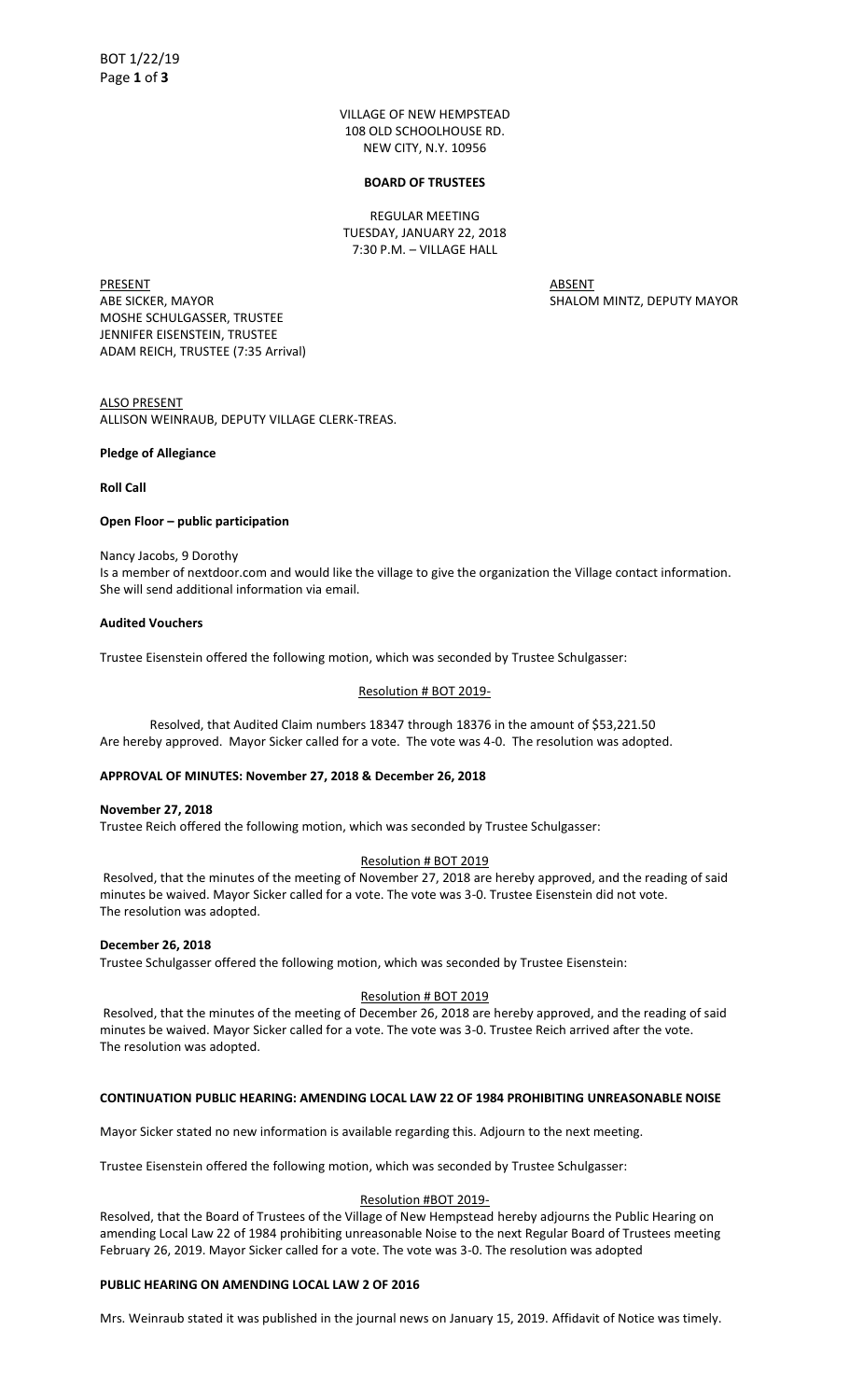BOT 1/22/19 Page **2** of **3**

*Correspondence Read into the Record RC Sewer District, 1.15.2019 RC Department of Planning, 1.22.2019*

Mayor Sicker,

The Local Law we are amending was adopted about 2 years ago. The village created the law to make construction done in New Hempstead safer with fencing. The wording in the original Local Law does not allow for enforcement. The amendment will make this enforceable. We will include the county planning comments. This Local Law will pertain to any type of property, residential or commercial.

Trustee Schulgasser offered the following Motion seconded by Trustee Eisenstein:

#### Resolution 2019-

Resolved, that the Public Hearing on amending local law 2 of 2016 is hereby opened. Mayor Sicker called for a vote. The vote was 3-0. The resolution was adopted

Stephen Guis, 7 Kingston Will the local Law be available online?

Mayor Sicker stated it will become available on Ecode360.

Trustee Reich offered the following Motion seconded by Trustee Schulgasser:

#### Resolution 2019-

Resolved, that the Public Hearing on amending local law 2 of 2016 is hereby closed. Mayor Sicker called for a vote. The vote was 4-0. The resolution was adopted.

#### Resolution # BOT 2019-

Resolved, that the Village Board of Trustees hereby adopts the amendments to Local Law 2 of 2016 with the changes as discussed. Mayor Sicker called for a vote. The vote was 4-0. The resolution was adopted.

## **PUBLIC HEARING ON COMMUNITY DEVELOPMENT GRANTS**

Trustee Schulgasser offered the following motion, which was seconded by Trustee Reich:

#### Resolution 2019-

Resolved, that the Public Hearing on Community Development Grants is hereby opened. Mayor Sicker called for a vote. The vote was 4-0. The resolution was adopted

Trustee Eisenstein offered the following motion, which was seconded by Trustee Reich:

## Resolution 2019-

Resolved, that the Public Hearing on Community Development Grants is hereby closed. Mayor Sicker called for a vote. The vote was 4-0. The resolution was adopted

Trustee Eisenstein offered the following motion, which was seconded by Trustee Reich:

#### Resolution # BOT 2019-

Resolved, that the Village of New Hempstead will not be participating in the Community Development Grant. Mayor Sicker called for a vote. The vote was 4-0. The resolution was adopted

#### **SCHEDULING A PUBLIC HEARING FOR ATERES BAIS YAAKOV OF ROCKLAND FOR THE SPECIAL PERMIT EXTENSION FOR FEBRUARY 26.**

Trustee Reich offered the following motion, which was seconded by Mayor Sicker:

#### Resolution # BOT 2019-

Resolved, that the Board of Trustees of the Village of New Hempstead hereby schedules a Public Hearing for Ateres Bais Yaakov of Rockland for the special permit extension for February 26 2019. Mayor Sicker called for a vote. The vote was 3-0. Trustee Eisenstein did not vote. The resolution was adopted

## **RECORDS RETENTION & DISPOSITION**

Trustee Eisenstein offered the following motion, which was seconded by Trustee Reich:

# Resolution #BOT 2018-